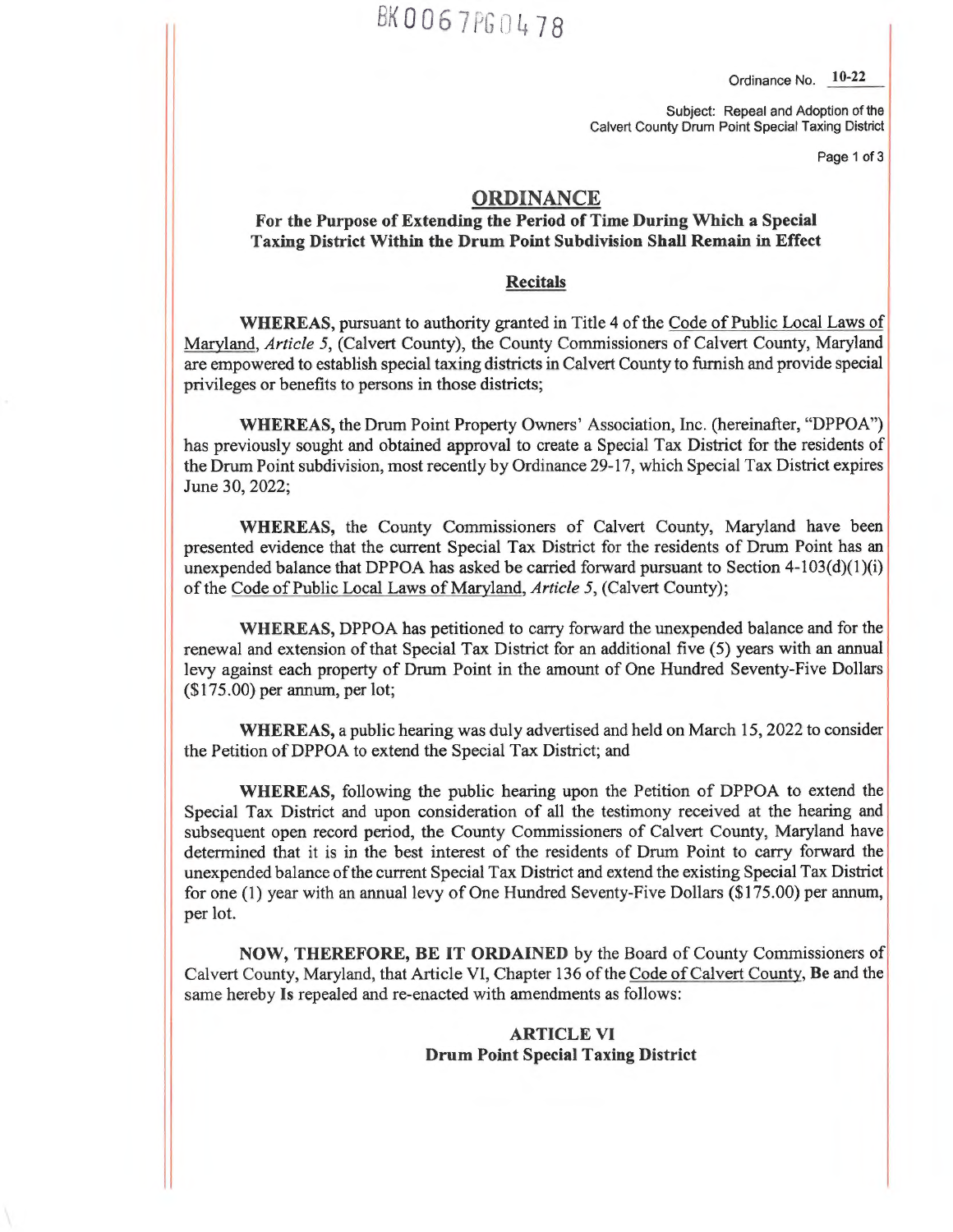## $\frac{10-22}{ }$  Ordinance No.  $\frac{10-22}{ }$

Subject: Repeal and Adoption of the Calvert County Drum Point Special Taxing District

Page 2 of 3

### **§ 136-27. Annual Assessment.**

A. An annual assessment in the amount of One Hundred Seventy-Five Dollars (\$175.00) is levied against each recorded lot within the taxing district. The annual assessment shall be for the fiscal year that commences on July 1, 2022 and shall be levied through June 30, 2027.

- B. A recorded lot shall be any numbered lot shown on any recorded subdivision plat of the Drum Point Subdivision or any lot created by the combination of any originally recorded lots, provided that such combination has been duly recorded among the Land Records of Calvert County.
- C. Any recorded lot that has received a tax credit under Article 5 of this Chapter and any lot titled in the name of the Drum Point Property Owners' Association shall be exempt from the levy of the special tax.
- D. The special tax levied by the Article shall be included with the annual real property taxes levied by the Collector of Taxes for Calvert County and is to be collected in the same manner as other real property taxes are collected.
- E. The Special Taxing District shall remain in existence for Five (5) years beginning with the 2018 fiscal year that commences on July 1, 2022 and shall be levied through the 2027 fiscal year that ends on June 30, 2027.

### **§ 136.28. Administration of Funds.**

- A. The funds paid to the Collector of Taxes for Calvert County shall be returned to the Drum Point Property Owners' Association for construction of the improvements and other approved uses.
- B. Before any funds generated by the Special Taxing District are paid over to the Drum Point Property Owners' Association, the Drum Point Property Owners' Association and the Board of County Commissioners shall enter into an agreement outlining the administration of the Special Taxing District. The agreement shall include a plan of the road and infrastructure improvements to be undertaken, a general operating budget, a capital improvements budget and provisions for an audit of taxing district funds. The agreement may also include any other provisions that the Board of County Commissioners deems essential for the proper implementation of the Special Taxing District.

**BE IT FURTHER ORDAINED** by the Board of County Commissioners of Calvert County, Maryland, that this Ordinance shall take effect upon execution and recording of this Ordinance without publication of a fair summary.